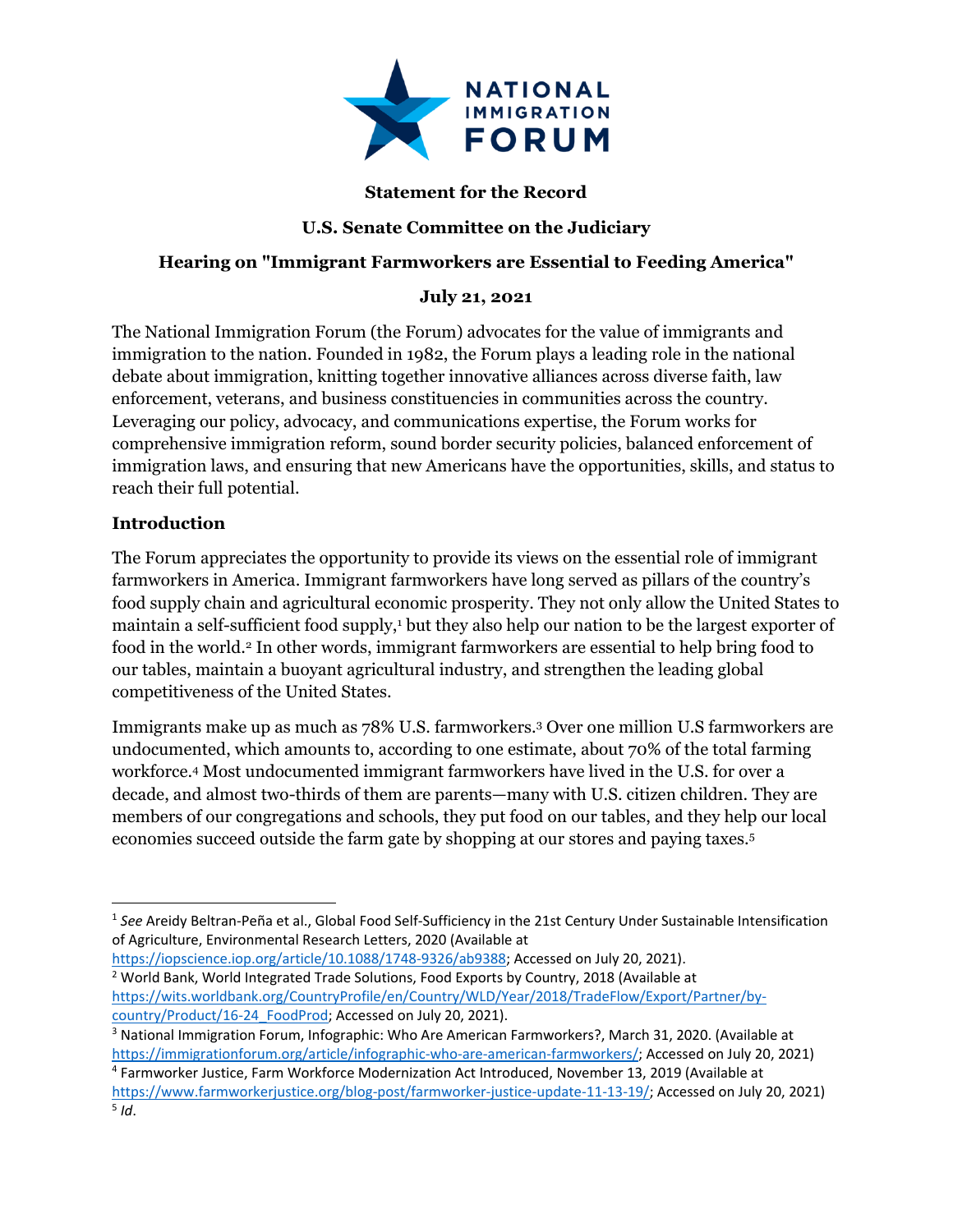The United States is a nation of laws, and the country's agriculture industry should not be dependent on an undocumented workforce. However, farmers have extremely limited access to legal workers, and most undocumented farmworkers have no pathway to permanent status.The H-2A agricultural guest worker program is a cumbersome, outdated, and expensive process for farmers that cuts into already slim margins for farmers, and as such it provides less than 10% of the immigrant agriculture workforce. <sup>6</sup> The program is limited to seasonal labor, meaning some crucial American farming industries, such as dairy and ranging, do not have any access to H-2A visas at all.<sup>7</sup>

For all the reasons mentioned above, the Forum urges Congress to pass immigration reforms that recognize the value of our immigrant farmworkers and provide a pathway to legal status to the millions of farmworkers who have lived and worked for years on U.S. farms. We would also support congressional action to reform the H-2A program to ensure the next generation of immigrant farmworkers will arrive with legal status. Immigrant farmworkers are playing crucial roles in the agriculture industry all across the country -- in every state, in every community. Without them, the United States would not be able not to keep its population fed, its economy booming, and its predominance as a global power.

# **Immigrant Farmworkers Help Put Food on American Tables**

Despite the Covid-19 pandemic and the record heat waves of recent weeks, $8 \text{ immigrant}$ farmworkers have continued to show up day after day to carry out their essential work. Immigrant farmworkers demonstrated, once again, their critical role in feeding the nation. Their commitment to bringing fresh fruits, vegetables, and other agricultural products to the tables of American consumers allows the United States to have food self-sufficiency and social stability.<sup>9</sup>

## **Immigrant Farmworkers Bring Economic Prosperity to the Country**

Immigrant farmworkers are essential to the economy of the United States. Thanks to their labor, the farming industry in the United States generated \$136 billion in 2020.<sup>10</sup> In addition, their hard work has allowed our country to be the largest exporter of food in the world for years. Last year, American food exports reached a record \$157 billion. <sup>11</sup> Immigrant farmworkers are the backbone of the industry, and without them, the sector's economic success would not be possible.

<sup>6</sup> National Immigration Forum, Agriculture Sector: Immigrants are Indispensable to U.S. Workforce, October 25, 2017 (Available a[t https://immigrationforum.org/article/agriculture-sector-immigrants-indispensable-u-s](https://immigrationforum.org/article/agriculture-sector-immigrants-indispensable-u-s-workforce/)[workforce/;](https://immigrationforum.org/article/agriculture-sector-immigrants-indispensable-u-s-workforce/) Accessed on July 20, 2021).

<sup>7</sup> USCIS, H-2A Temporary Agricultural Workers (Available at [https://www.uscis.gov/working-in-the-united](https://www.uscis.gov/working-in-the-united-states/temporary-workers/h-2a-temporary-agricultural-workers)[states/temporary-workers/h-2a-temporary-agricultural-workers;](https://www.uscis.gov/working-in-the-united-states/temporary-workers/h-2a-temporary-agricultural-workers) Accessed on July 20, 2021).

<sup>8</sup> We Are Home, ICYMI: We Are Home's Farm Worker Week of Action, July 12, 2021 (Available at [https://www.wearehome.us/news/icymi-we-are-homes-farm-worker-week-of-action;](https://www.wearehome.us/news/icymi-we-are-homes-farm-worker-week-of-action) Accessed on July 20, 2021). <sup>9</sup> Jennifer Clapp, Food self-sufficiency: Making sense of it, and when it makes sense, Food Policy, Volume 66, 2017

<sup>(</sup>Available a[t https://www.sciencedirect.com/science/article/pii/S0306919216305851;](https://www.sciencedirect.com/science/article/pii/S0306919216305851) Accessed on July 20, 2021). <sup>10</sup> USDA, The Outlook for U.S. Agriculture – 2021: Building on Innovation: A Pathway to Resilience; 97th annual Agricultural Outlook Forum, February 2021 (Available at

[https://www.usda.gov/sites/default/files/documents/2021-meyer-speech.pdf;](https://www.usda.gov/sites/default/files/documents/2021-meyer-speech.pdf) Accessed on July 20, 2021).  $11$  *Id.*